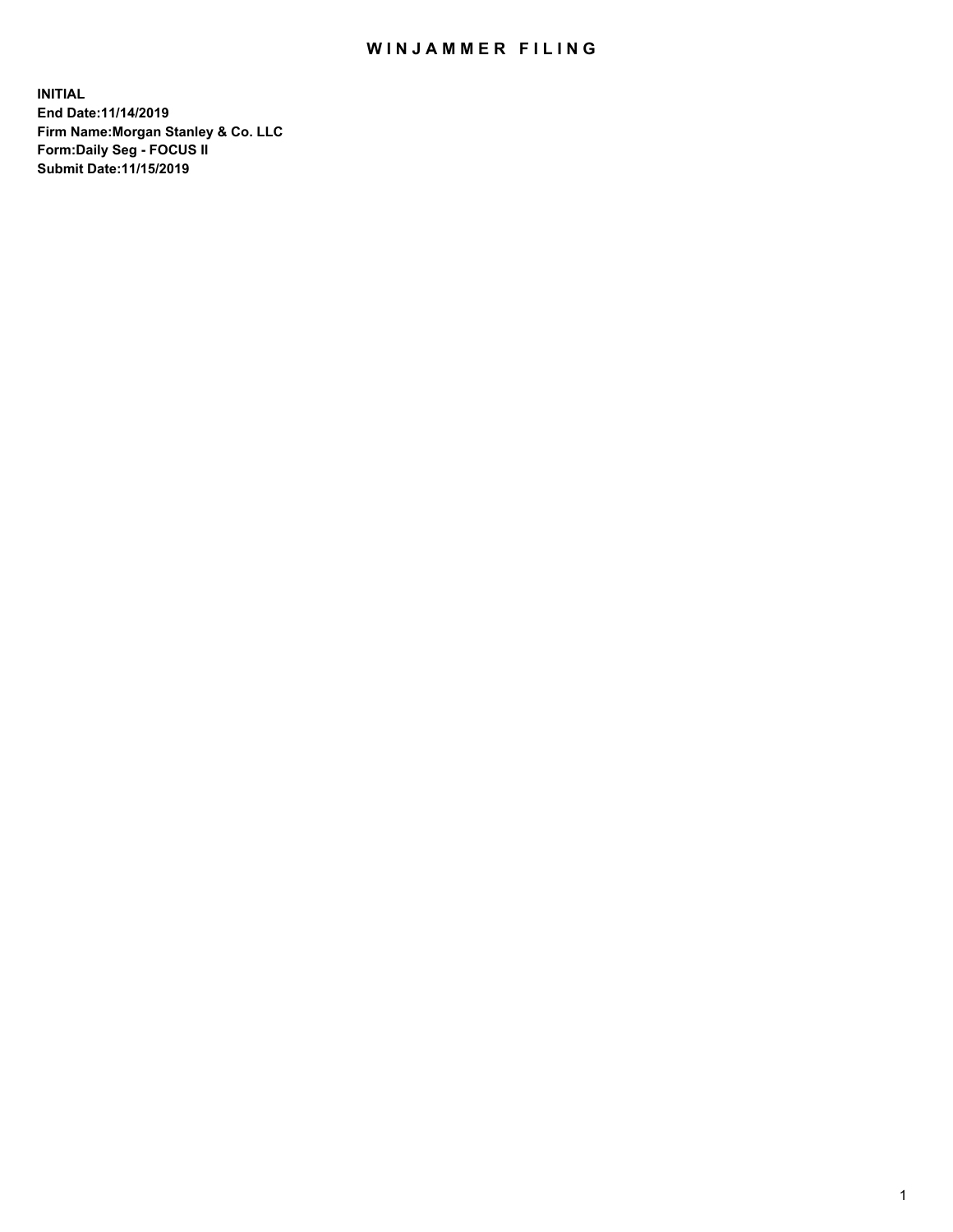**INITIAL End Date:11/14/2019 Firm Name:Morgan Stanley & Co. LLC Form:Daily Seg - FOCUS II Submit Date:11/15/2019 Daily Segregation - Cover Page**

| Name of Company                                                                                                                                                                                                                                                                                                                | Morgan Stanley & Co. LLC                                    |
|--------------------------------------------------------------------------------------------------------------------------------------------------------------------------------------------------------------------------------------------------------------------------------------------------------------------------------|-------------------------------------------------------------|
| <b>Contact Name</b>                                                                                                                                                                                                                                                                                                            | <b>Ikram Shah</b>                                           |
| <b>Contact Phone Number</b>                                                                                                                                                                                                                                                                                                    | 212-276-0963                                                |
| <b>Contact Email Address</b>                                                                                                                                                                                                                                                                                                   | Ikram.shah@morganstanley.com                                |
| FCM's Customer Segregated Funds Residual Interest Target (choose one):<br>a. Minimum dollar amount: ; or<br>b. Minimum percentage of customer segregated funds required:% ; or<br>c. Dollar amount range between: and; or<br>d. Percentage range of customer segregated funds required between:% and%.                         | 235,000,000<br><u>0</u><br>0 <sub>0</sub><br>0 <sub>0</sub> |
| FCM's Customer Secured Amount Funds Residual Interest Target (choose one):<br>a. Minimum dollar amount: ; or<br>b. Minimum percentage of customer secured funds required:%; or<br>c. Dollar amount range between: and; or<br>d. Percentage range of customer secured funds required between:% and%.                            | 140,000,000<br><u>0</u><br>0 <sub>0</sub><br>0 <sub>0</sub> |
| FCM's Cleared Swaps Customer Collateral Residual Interest Target (choose one):<br>a. Minimum dollar amount: ; or<br>b. Minimum percentage of cleared swaps customer collateral required:% ; or<br>c. Dollar amount range between: and; or<br>d. Percentage range of cleared swaps customer collateral required between:% and%. | 92,000,000<br><u>0</u><br><u>00</u><br>0 <sub>0</sub>       |

Attach supporting documents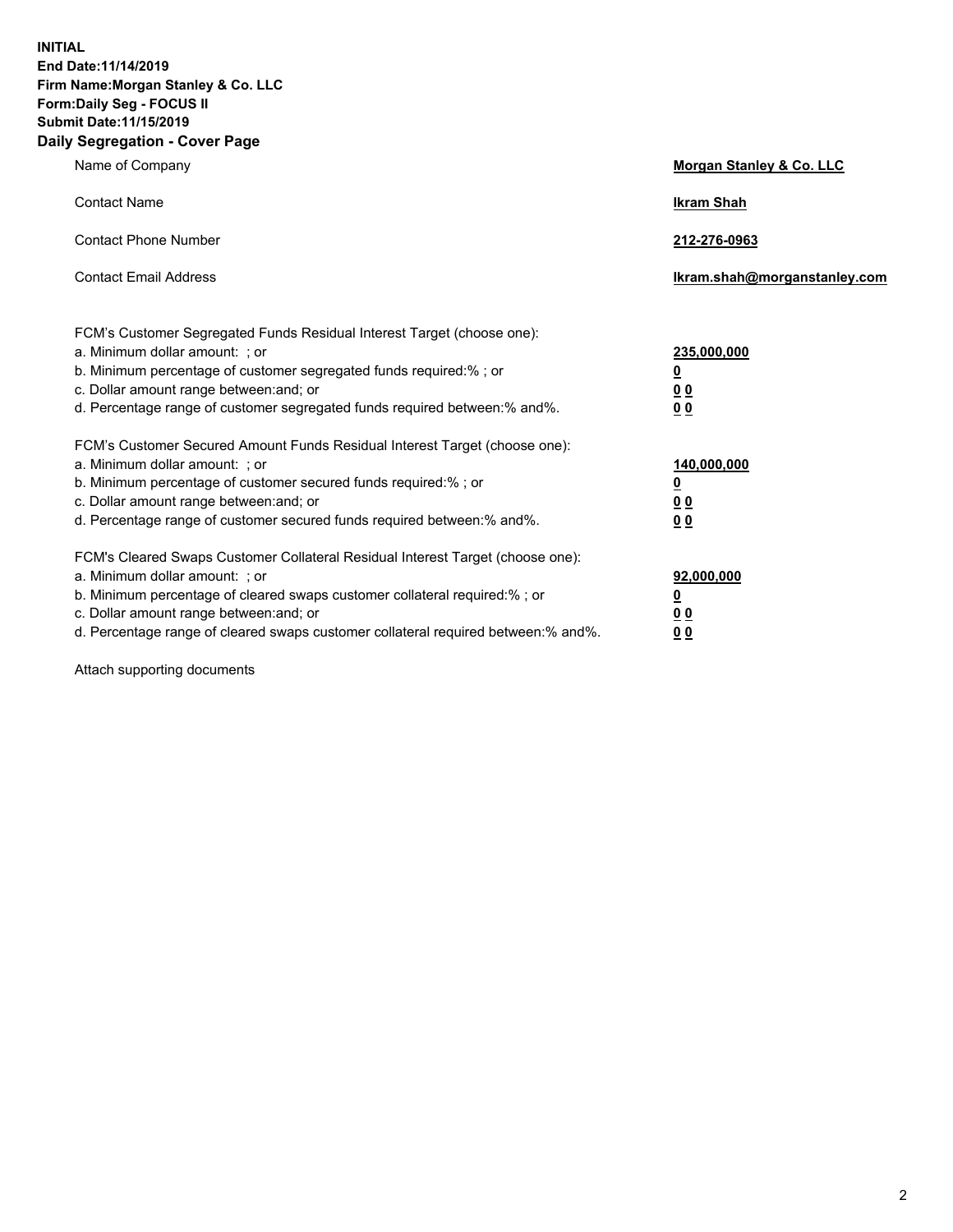## **INITIAL End Date:11/14/2019 Firm Name:Morgan Stanley & Co. LLC Form:Daily Seg - FOCUS II Submit Date:11/15/2019**

## **Daily Segregation - Secured Amounts**

|    | Foreign Futures and Foreign Options Secured Amounts                                               |                                   |
|----|---------------------------------------------------------------------------------------------------|-----------------------------------|
|    | Amount required to be set aside pursuant to law, rule or regulation of a foreign                  | $0$ [7305]                        |
|    | government or a rule of a self-regulatory organization authorized thereunder                      |                                   |
| 1. | Net ledger balance - Foreign Futures and Foreign Option Trading - All Customers                   |                                   |
|    | A. Cash                                                                                           | 2,634,324,970 [7315]              |
|    | B. Securities (at market)                                                                         | 2,268,145,500 [7317]              |
| 2. | Net unrealized profit (loss) in open futures contracts traded on a foreign board of trade         | 410,435,018 [7325]                |
| 3. | Exchange traded options                                                                           |                                   |
|    | a. Market value of open option contracts purchased on a foreign board of trade                    | 11,016,379 [7335]                 |
|    | b. Market value of open contracts granted (sold) on a foreign board of trade                      | $-12,953,783$ [7337]              |
| 4. | Net equity (deficit) (add lines 1. 2. and 3.)                                                     | 5,310,968,084 [7345]              |
| 5. | Account liquidating to a deficit and account with a debit balances - gross amount                 | 85,609,979 [7351]                 |
|    | Less: amount offset by customer owned securities                                                  | -84,828,468 [7352] 781,511 [7354] |
| 6. | Amount required to be set aside as the secured amount - Net Liquidating Equity                    | 5,311,749,595 [7355]              |
|    | Method (add lines 4 and 5)                                                                        |                                   |
| 7. | Greater of amount required to be set aside pursuant to foreign jurisdiction (above) or line<br>6. | 5,311,749,595 [7360]              |
|    | FUNDS DEPOSITED IN SEPARATE REGULATION 30.7 ACCOUNTS                                              |                                   |
| 1. | Cash in banks                                                                                     |                                   |
|    | A. Banks located in the United States                                                             | 300,920,429 [7500]                |
|    | B. Other banks qualified under Regulation 30.7                                                    | 629,995,168 [7520] 930,915,597    |
|    |                                                                                                   | [7530]                            |
| 2. | Securities                                                                                        |                                   |
|    | A. In safekeeping with banks located in the United States                                         | 445,716,099 [7540]                |
|    | B. In safekeeping with other banks qualified under Regulation 30.7                                | 0 [7560] 445,716,099 [7570]       |
| 3. | Equities with registered futures commission merchants                                             |                                   |
|    | A. Cash                                                                                           | 8,714,611 [7580]                  |
|    | <b>B.</b> Securities                                                                              | $0$ [7590]                        |
|    | C. Unrealized gain (loss) on open futures contracts                                               | $-1,335,000$ [7600]               |
|    | D. Value of long option contracts                                                                 | $0$ [7610]                        |
|    | E. Value of short option contracts                                                                | 0 [7615] 7,379,611 [7620]         |
| 4. | Amounts held by clearing organizations of foreign boards of trade                                 |                                   |
|    | A. Cash                                                                                           | $0$ [7640]                        |
|    | <b>B.</b> Securities                                                                              | $0$ [7650]                        |
|    | C. Amount due to (from) clearing organization - daily variation                                   | $0$ [7660]                        |
|    | D. Value of long option contracts                                                                 | $0$ [7670]                        |
|    | E. Value of short option contracts                                                                | 0 [7675] 0 [7680]                 |
| 5. | Amounts held by members of foreign boards of trade                                                |                                   |
|    | A. Cash                                                                                           | 1,887,968,806 [7700]              |
|    | <b>B.</b> Securities                                                                              | 1,822,429,401 [7710]              |
|    | C. Unrealized gain (loss) on open futures contracts                                               | 411,770,018 [7720]                |
|    | D. Value of long option contracts                                                                 | 11,016,379 [7730]                 |
|    | E. Value of short option contracts                                                                | -12,953,783 [7735] 4,120,230,821  |
|    |                                                                                                   | [7740]                            |
| 6. | Amounts with other depositories designated by a foreign board of trade                            | $0$ [7760]                        |
| 7. | Segregated funds on hand                                                                          | $0$ [7765]                        |
| 8. | Total funds in separate section 30.7 accounts                                                     | 5,504,242,128 [7770]              |
| 9. | Excess (deficiency) Set Aside for Secured Amount (subtract line 7 Secured Statement               | 192,492,533 [7380]                |
|    | Page 1 from Line 8)                                                                               |                                   |
|    |                                                                                                   |                                   |

- 10. Management Target Amount for Excess funds in separate section 30.7 accounts **140,000,000** [7780]
- 11. Excess (deficiency) funds in separate 30.7 accounts over (under) Management Target **52,492,533** [7785]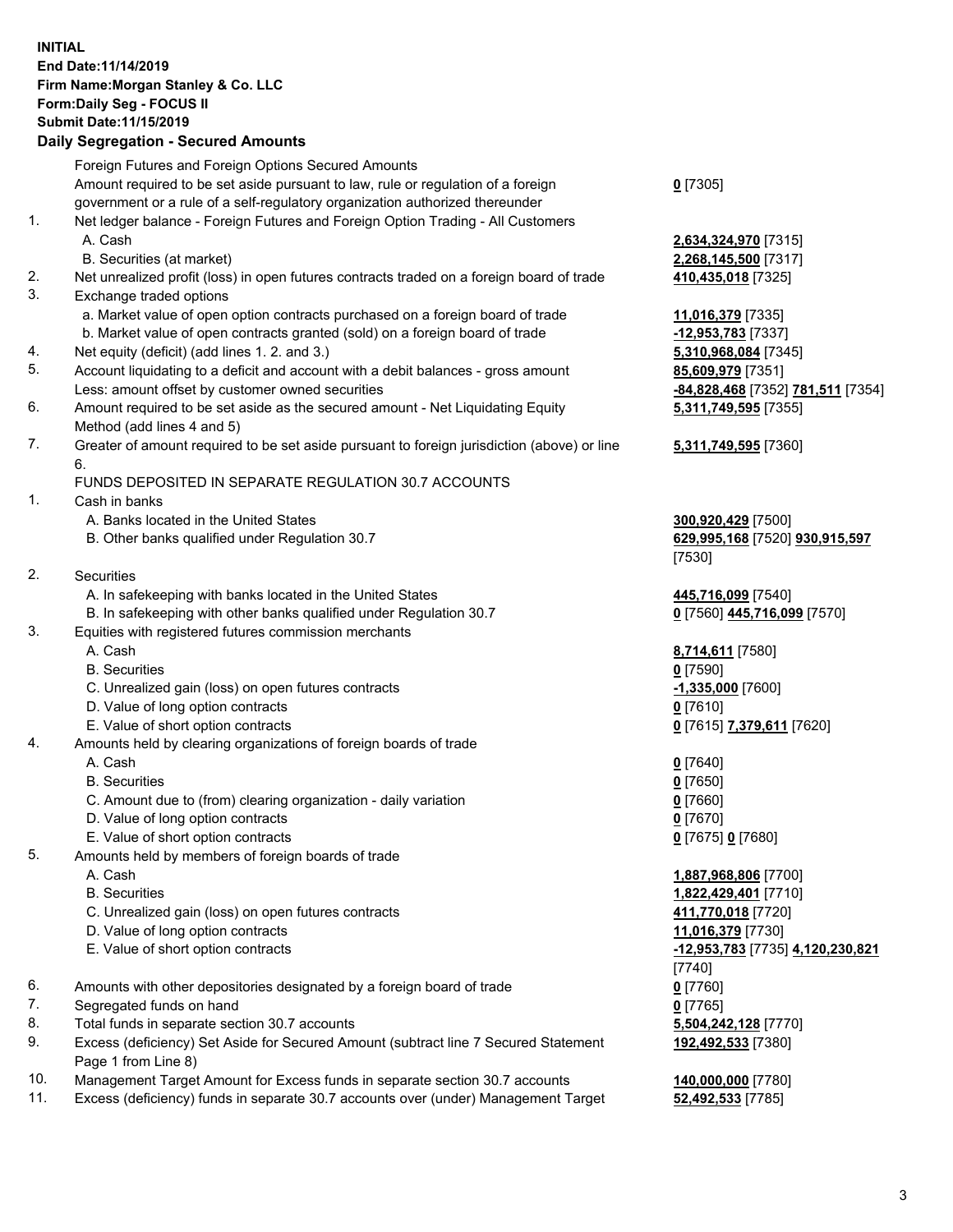**INITIAL End Date:11/14/2019 Firm Name:Morgan Stanley & Co. LLC Form:Daily Seg - FOCUS II Submit Date:11/15/2019 Daily Segregation - Segregation Statement** SEGREGATION REQUIREMENTS(Section 4d(2) of the CEAct) 1. Net ledger balance A. Cash **11,330,576,568** [7010] B. Securities (at market) **6,641,256,085** [7020] 2. Net unrealized profit (loss) in open futures contracts traded on a contract market **-697,666,237** [7030] 3. Exchange traded options A. Add market value of open option contracts purchased on a contract market **382,415,066** [7032] B. Deduct market value of open option contracts granted (sold) on a contract market **-285,972,383** [7033] 4. Net equity (deficit) (add lines 1, 2 and 3) **17,370,609,099** [7040] 5. Accounts liquidating to a deficit and accounts with debit balances - gross amount **415,810,836** [7045] Less: amount offset by customer securities **-414,407,365** [7047] **1,403,471** [7050] 6. Amount required to be segregated (add lines 4 and 5) **17,372,012,570** [7060] FUNDS IN SEGREGATED ACCOUNTS 7. Deposited in segregated funds bank accounts A. Cash **4,466,239,852** [7070] B. Securities representing investments of customers' funds (at market) **0** [7080] C. Securities held for particular customers or option customers in lieu of cash (at market) **722,635,560** [7090] 8. Margins on deposit with derivatives clearing organizations of contract markets A. Cash **6,276,690,184** [7100] B. Securities representing investments of customers' funds (at market) **0** [7110] C. Securities held for particular customers or option customers in lieu of cash (at market) **5,918,620,525** [7120] 9. Net settlement from (to) derivatives clearing organizations of contract markets **164,230,557** [7130] 10. Exchange traded options A. Value of open long option contracts **382,415,066** [7132] B. Value of open short option contracts **-285,972,383** [7133] 11. Net equities with other FCMs A. Net liquidating equity **14,445,381** [7140] B. Securities representing investments of customers' funds (at market) **0** [7160] C. Securities held for particular customers or option customers in lieu of cash (at market) **0** [7170] 12. Segregated funds on hand **0** [7150] 13. Total amount in segregation (add lines 7 through 12) **17,659,304,742** [7180] 14. Excess (deficiency) funds in segregation (subtract line 6 from line 13) **287,292,172** [7190]

- 15. Management Target Amount for Excess funds in segregation **235,000,000** [7194]
- 16. Excess (deficiency) funds in segregation over (under) Management Target Amount Excess

**52,292,172** [7198]